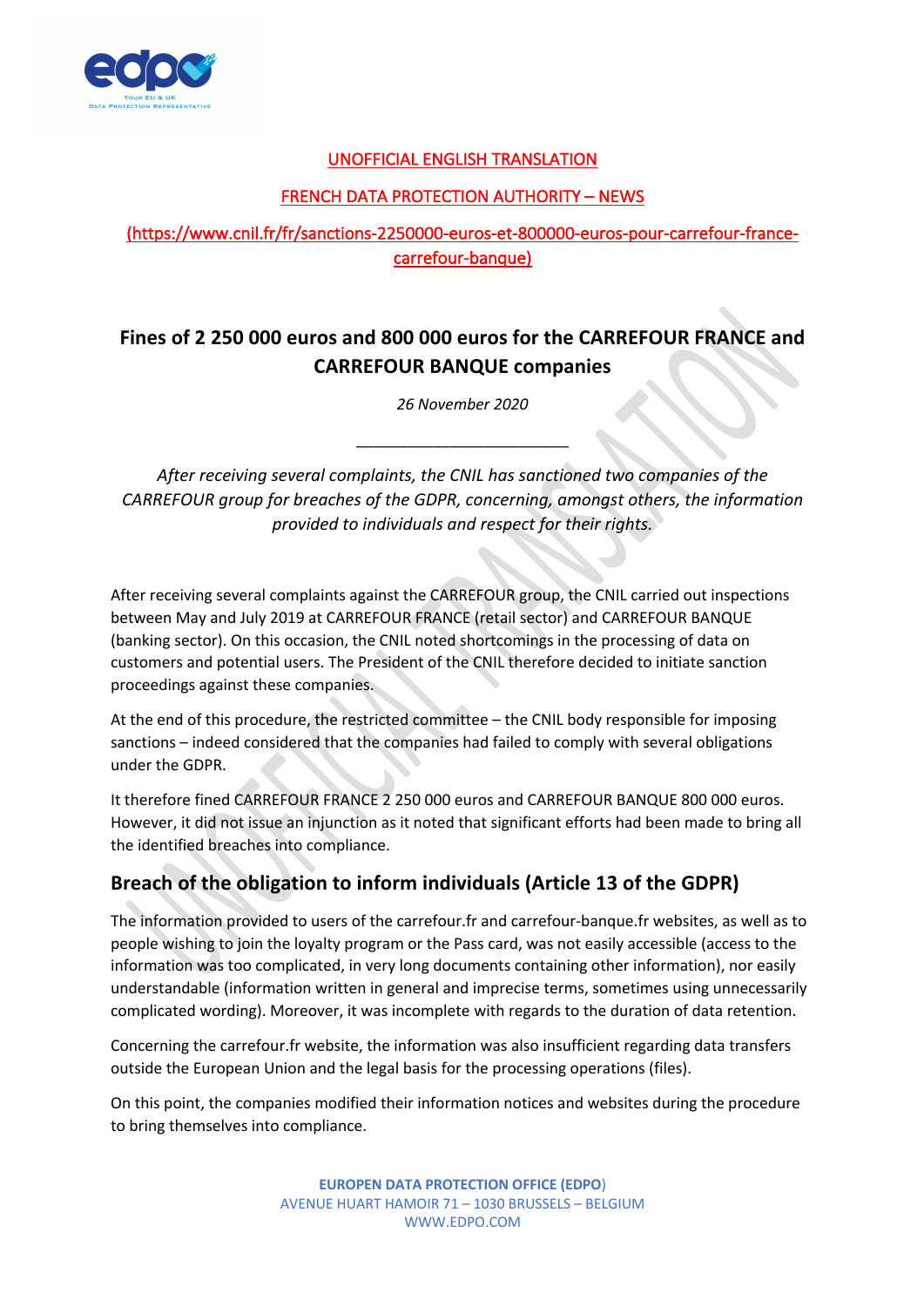

### **Breach relating to cookies (Article 82 of the French Data Protection Act)**

The CNIL noted that, when a user connected to the carrefour.fr or carrefour-banque.fr websites, several cookies were automatically placed on the user's terminal, before any action was taken on his/her part. Several of these cookies were used for advertising purposes, and the user's consent should have been obtained before they were placed.

During the procedure, the companies updated this processing on their website. No more advertising cookies are now placed before the user has given his/her consent.

## **Breach of the obligation to limit the data retention period (Article 5.1.e of the GDPR)**

CARREFOUR FRANCE did not respect the data retention periods it had set. The data of more than twenty-eight million customers who had been inactive for five to ten years was being kept as part of the loyalty program. The same happened for 750,000 users of the carrefour.fr website who had been inactive for five to ten years.

Furthermore, in this case, the restricted committee considers that a retention period of 4 years for customer data after their last purchase, is excessive. Indeed, this duration, initially set by the company, exceeds what appears necessary in the field of mass retailing, given the consumption habits of customers who mainly make regular purchases.

During the procedure, CARREFOUR FRANCE committed significant resources to make the necessary changes to bring it into compliance with the GDPR. Amongst others, all data that was too old has been deleted.

## **Breach of the obligation to facilitate the exercise of rights (Article 12 of the GDPR)**

CARREFOUR FRANCE required, except for opposition to commercial prospecting, proof of identity for any request to exercise a right. This systematic request was not justified as there was no doubt as to the identity of the persons exercising their rights. In addition, the company was unable to process several requests to exercise rights within the timeframe required by the GDPR.

On these two points, the company modified its practices during the procedure. In particular, it deployed significant human and organizational resources to respond to all requests received within less than one month.

# **Failure to respect rights (Articles 15, 17 and 21 of the GDPR and L34-5 of the Postal and Electronic Communications Code)**

Firstly, CARREFOUR FRANCE did not respond to several requests from people wishing to access their personal data. The company approached all the people concerned during the procedure.